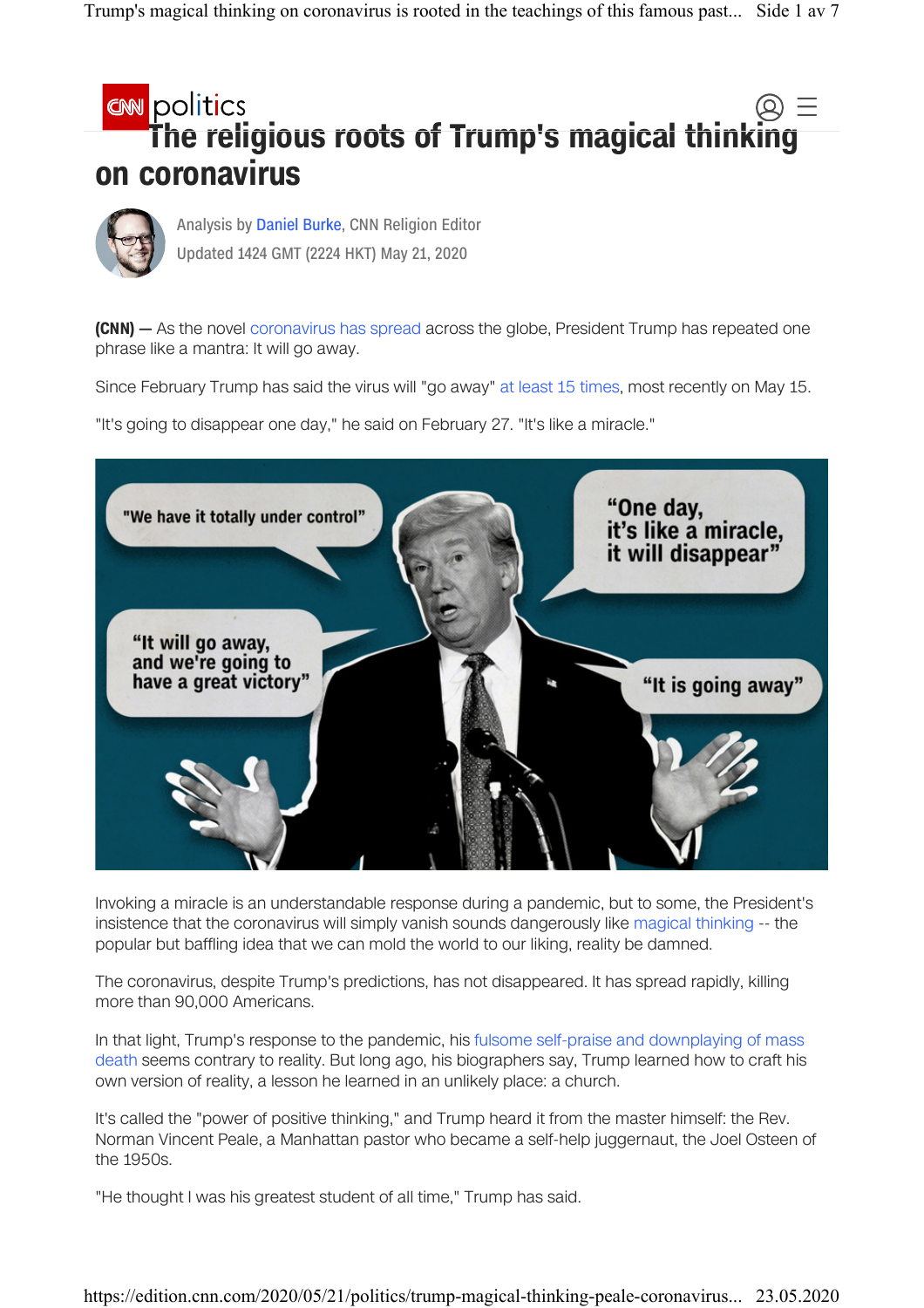$U_{\rm max}$ , btedly, the power of positive thinking has taken Trump a long way -- through multipleb<sup>using</sup> strailless to the most powerful office in the world.

Trump has repeatedly credited Peale -- who died in 1993 -- and positive thinking with helping him through rough patches.



Norman Vincent Peale wrote the bestselling 1952 self-help book, "The Power of Positive Thinking." It sold millions of copies.

"I refused to be sucked into negative thinking on any level, even when the indications weren't great," Trump said of the early 1990s, when his casinos were tanking and he owed creditors billions of dollars.

But during a global public health crisis there can be a negative side to positive thinking.

"Trump pretending that this pandemic will just go away is not just an unacceptable fantasy," said Christopher Lane, author of "Surge of Piety: Norman Vincent Peale and the Remaking of American Religious Life."

"It is in the realm of dangerous delusion."

## Trump says Peale has made him feel better about himself

Though they were professed Presbyterians, it's more accurate to call Trump's family Peale-ites.

On Sundays, Trump's businessman father drove the family from Queens to Peale's pulpit at Marble Collegiate Church in Manhattan.

The centuries-old edifice was, and remains, the closest thing Trump has to a family church. Funerals for both of his parents were held there, and Peale presided over Trump's marriage to Ivana at Marble Collegiate in 1977. Two of his siblings were also married in the sanctuary.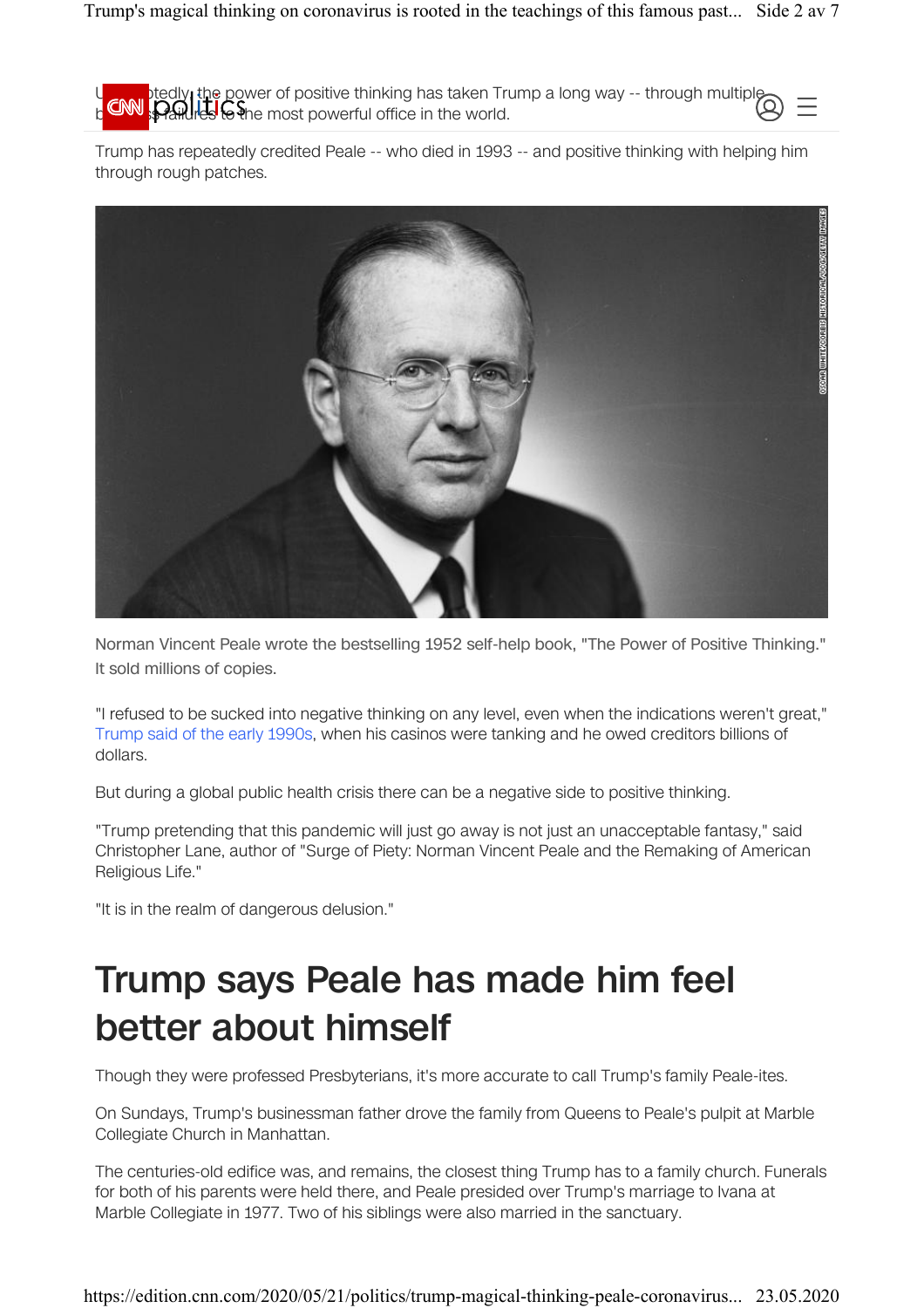Trump's biographers say, was Peale, who elevated businessmen like the Trumps to saint- $\mathsf{R}\cup\mathsf{R}$  setatus as a American capitalism.

Known as "God's Salesman," Peale wrote many self-help books, including "The Power of Positive Thinking," that sold millions of copies.



From left to right, Donald Trump, Ivana Trump, Ruth Peale and Dr. Norman V. Peale at Peale's 90th birthday party in 1988.

Peale drew throngs of followers, but also sharp criticism from Christians who accused him of cherrypicking Bible verses and peddling simplistic solutions.

But the young Donald Trump was hooked.

"He would instill a very positive feeling about God that also made me feel positive about myself," Trump writes in "Great Again," one of his books. "I would literally leave that church feeling like I could listen to another three sermons."

Peale peppered his sermons with pop psychology. Sin and guilt were jettisoned in favor of "spiritlifters," "energy-producing thoughts" and "7 simple steps" to happy living.

"Attitudes are more important than facts," Peale preached, a virtual prophecy of our post-truth age.

"Formulate and stamp indelibly on your mind a mental picture of yourself as succeeding," Peale writes in "The Power of Positive Thinking."

"Hold this picture tenaciously. Never permit it to fade."

## Peale has also influenced Trump's spiritual advisers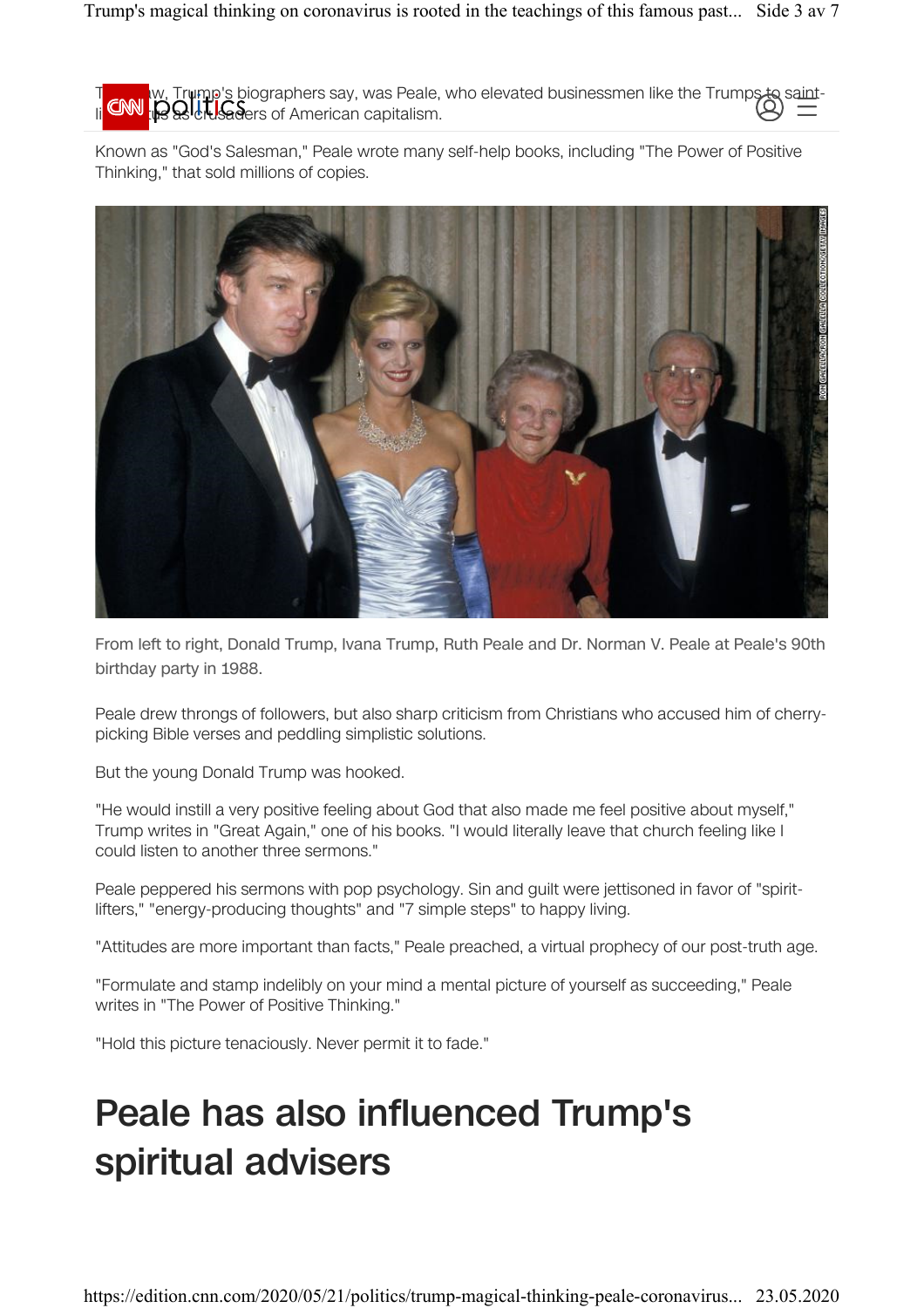T<sub>o an</sub> day, Trump surrounds himself with Peale-like figures, particularly prosperity gospel prediges.

One of his closest spiritual confidantes, Florida pastor Paula White, leads the White House's faithbased office and is a spiritual descendent of Peale's positive thinking -- with a Pentecostal twist.

White, a televangelist, belongs to the Word of Faith movement, which teaches that God bestows health and wealth on true believers.

In a Rose Garden ceremony for the National Day of Prayer earlier this month, White quoted from the Bible's Book of Job: "If you decree and declare a thing, it will be established."

"I declare no more delays to the deliverance of Covid-19," White continued. "No more delays to healing and a vaccination."



Paula White, a televangelist and religious adviser to President Trump.

The Book of Job, a parable of human suffering and powerlessness, may be a strange book for a preacher to cite while "declaring" an end to the pandemic. If it were so easy, Job's story would involve fewer boils and tortures.

But in a way, White perfectly captures the problem with positive thinking: It tries to twist every situation into a "victory," even when reality demonstrates otherwise.

"Positive thinking can help people focus on goals and affirm one's merits," said Lane, author of the book on Peale. "But it does need a reality check, and to be based in fact."

Sometimes, the reality is that you've failed and need to change course. But to Peale, that wasn't an option. Even self-doubt was a sin, he taught, an affront to God.

"He had a huge problem with failure," Lane said. "He would berate people for even talking about it."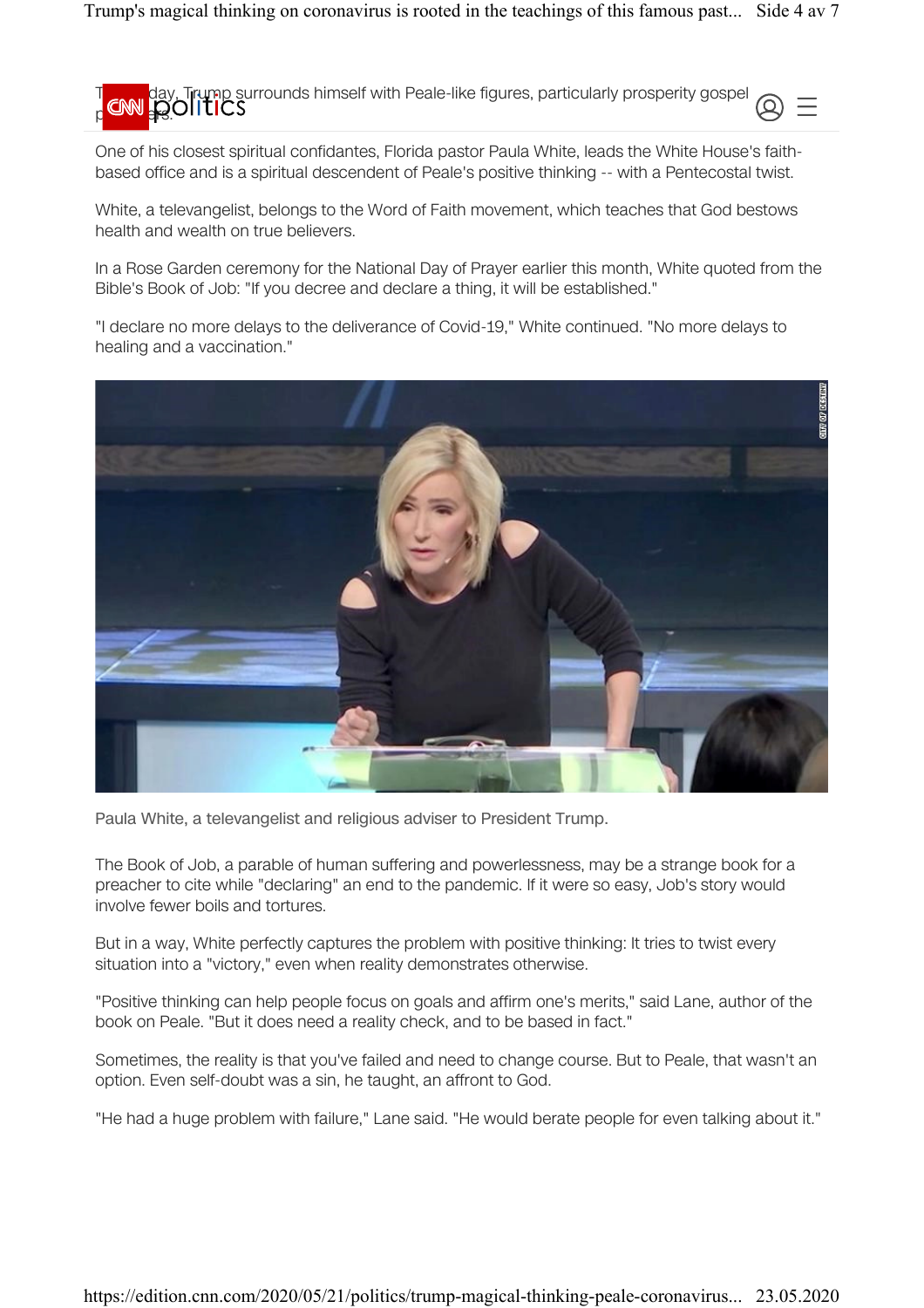## **E** explain why Trump won't accept criticism

You can hear echoes of Peale's no-fail philosophy in Trump's angry response to reporters' questions about his handling of the coronavirus pandemic, said Trump biographer Michael D'Antonio.

"Nothing is an exchange of ideas or discussion of facts," D'Antonio said. "Everything is a life or death struggle for the definition of reality. For him, being wrong feels like being obliterated."



President Donald Trump answers questions with members of the White House Coronavirus Task Force on April 3, 2020 in Washington.

And that's one reason why the President refuses to accept any criticism or admit to any failure. To do so would puncture his bubble of positivity, not to mention his self-image.

So, despite his administration's early missteps in preparing for and responding to the coronavirus, Trump won't acknowledge any errors.

Instead, he has misled the public, claiming in February that the situation was "under control" when it was not; promising a vaccine is coming "very soon," which it is not; and falsely insisting that "anyone can get tested," when they could not and many still cannot.

Still, when asked in mid-March to grade his administration's response, Trump gave himself a perfect score.

"I'd rate it a 10," he said. "I think we've done a great job."

Trump's self-appraisal might not match reality. But Peale would be proud.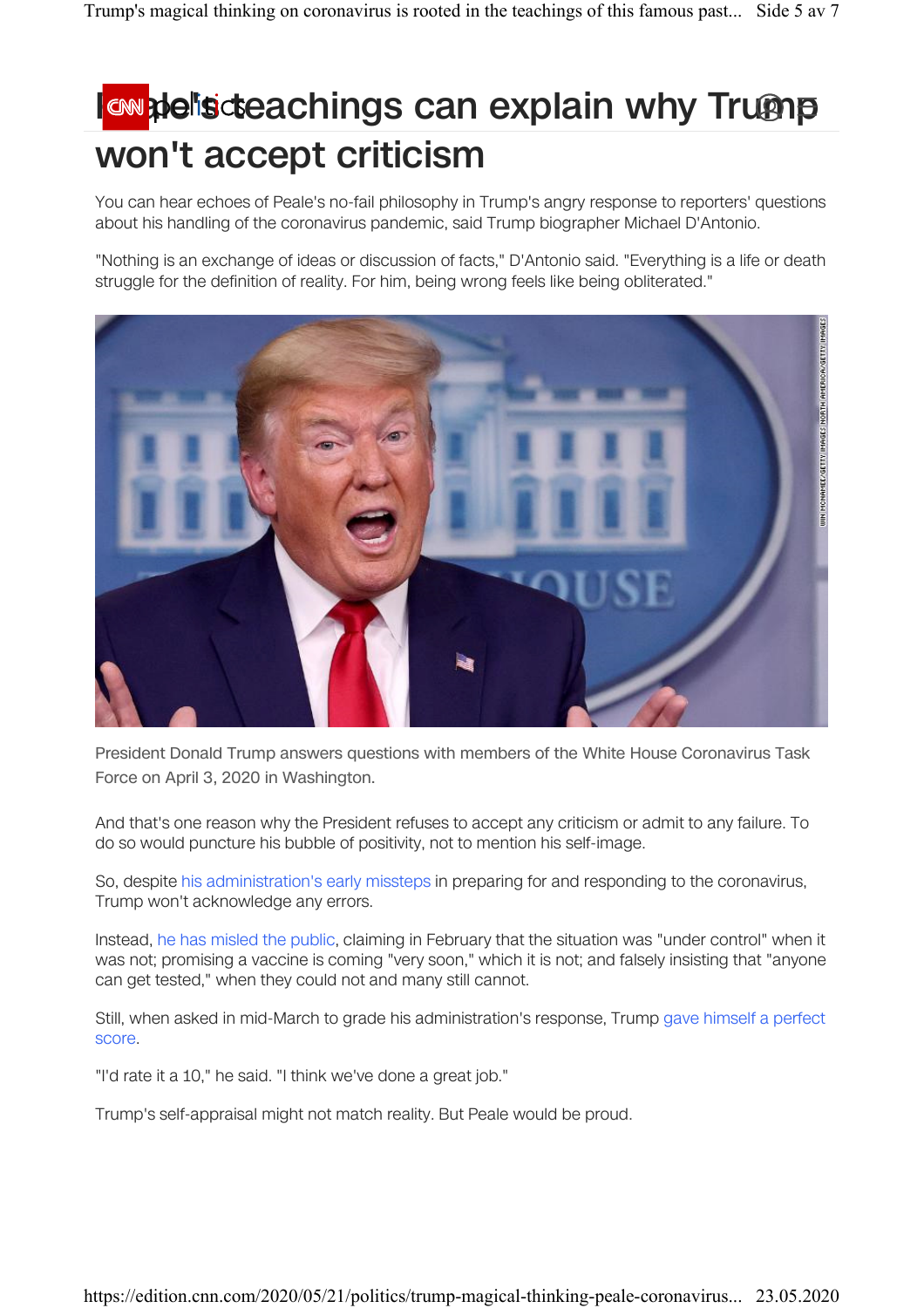Trump's magical thinking on coronavirus is rooted in the teachings of this famous past... Side 6 av 7

| <b>EMM</b> notities |          |  |
|---------------------|----------|--|
| bearch CNN          |          |  |
|                     |          |  |
|                     | $\cdots$ |  |

| World              |  |
|--------------------|--|
| <b>US Politics</b> |  |
| <b>Business</b>    |  |
| Health             |  |
| Entertainment      |  |
| Tech               |  |
| <b>Style</b>       |  |
| <b>Travel</b>      |  |
| <b>Sports</b>      |  |
| <b>Videos</b>      |  |
| Features           |  |
| More               |  |

Weather



**FOLLOW CNN POLITICS**



Terms of Use Privacy Policy Cookie Settings AdChoices About Us Modern Slavery Act Statement Advertise with us CNN Store Newsletters Transcripts License Footage CNN Newsource Sitemap

> © 2020 Cable News Network. Turner Broadcasting System, Inc. All Rights Reserved. CNN Sans ™ & © 2016 Cable News Network.